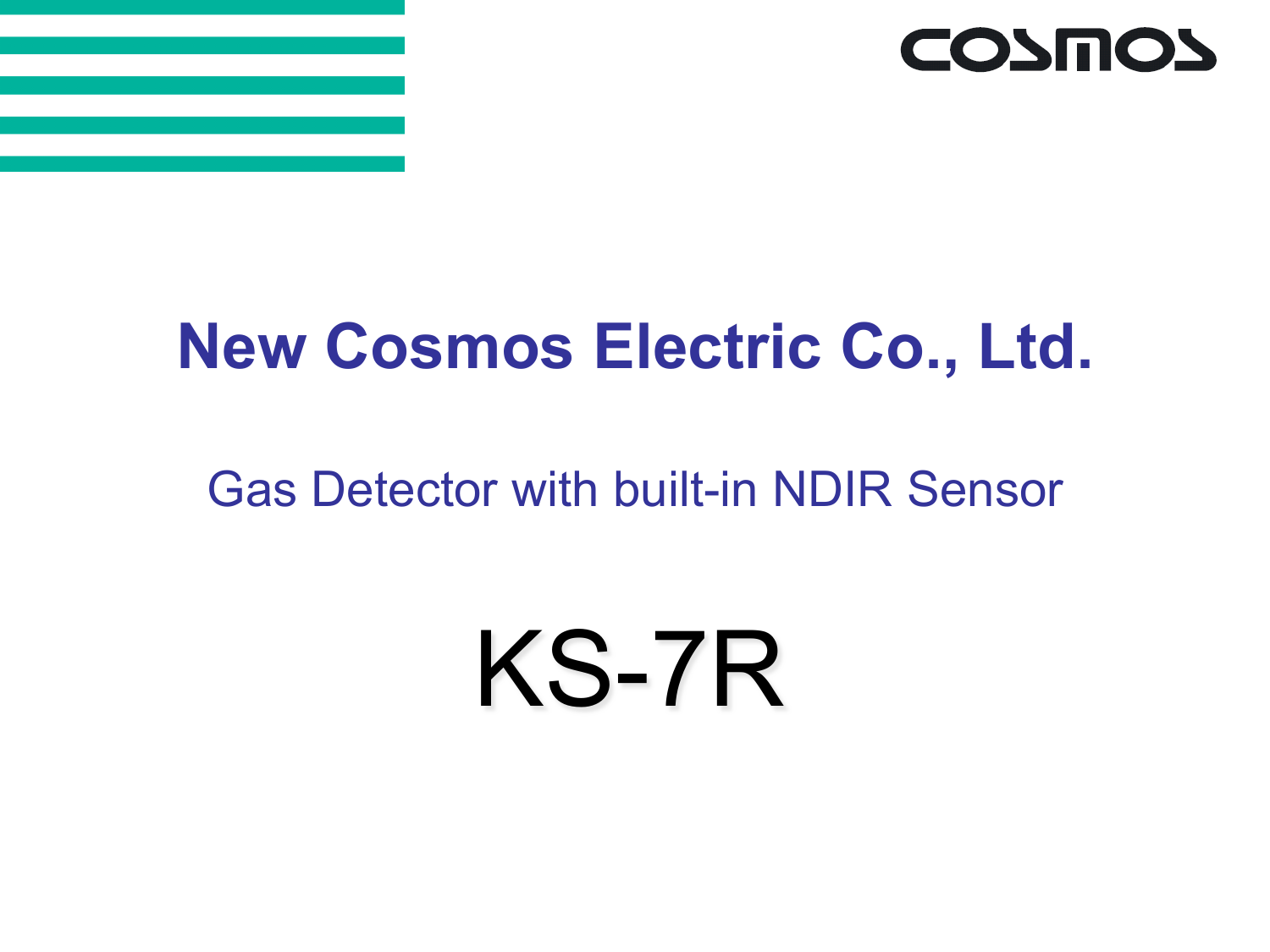

## KS-7R Overview

**COSMOS** 

- Compact and light weight
	- W82 x H150 x D35 mm
	- Approx. 300 g
- Automatic backup power
	- More than 2 weeks (350hr.)
- Large LCD display
	- Easy to read
	- With back ground light
- Clear flowing LED lights when alarming

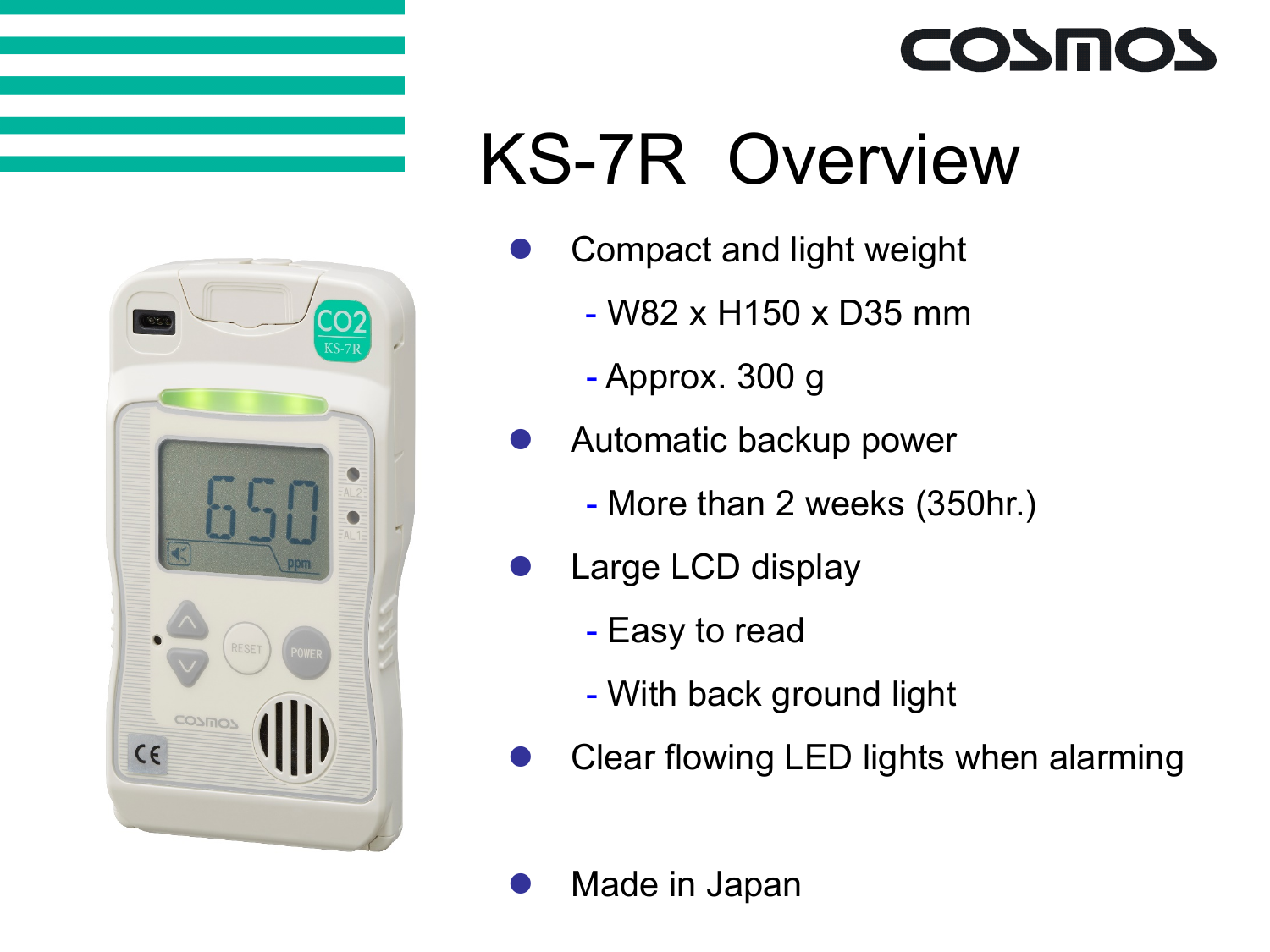



## Appearance

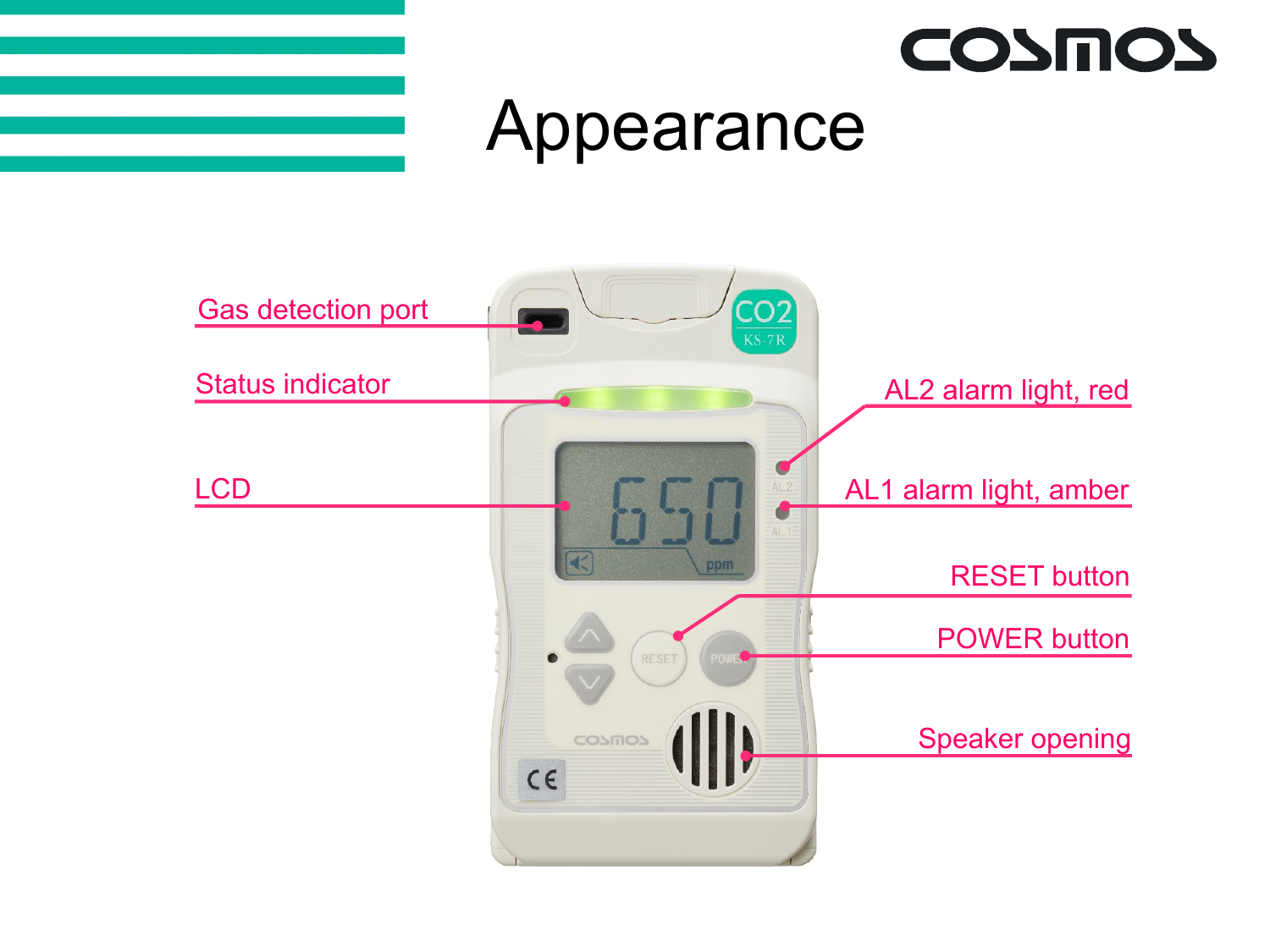

## **Applications**

### • TWA: 5,000ppm

- 250 ppm to 350 ppm in the ambient air
- 2,000 to 5,000 ppm: Headache, Sleepiness,

#### **Vomiting**







#### Rice warehouse | AC & Home appliances | North Brewery



#### Plant factory Coffice & School Chrospital & Laboratory